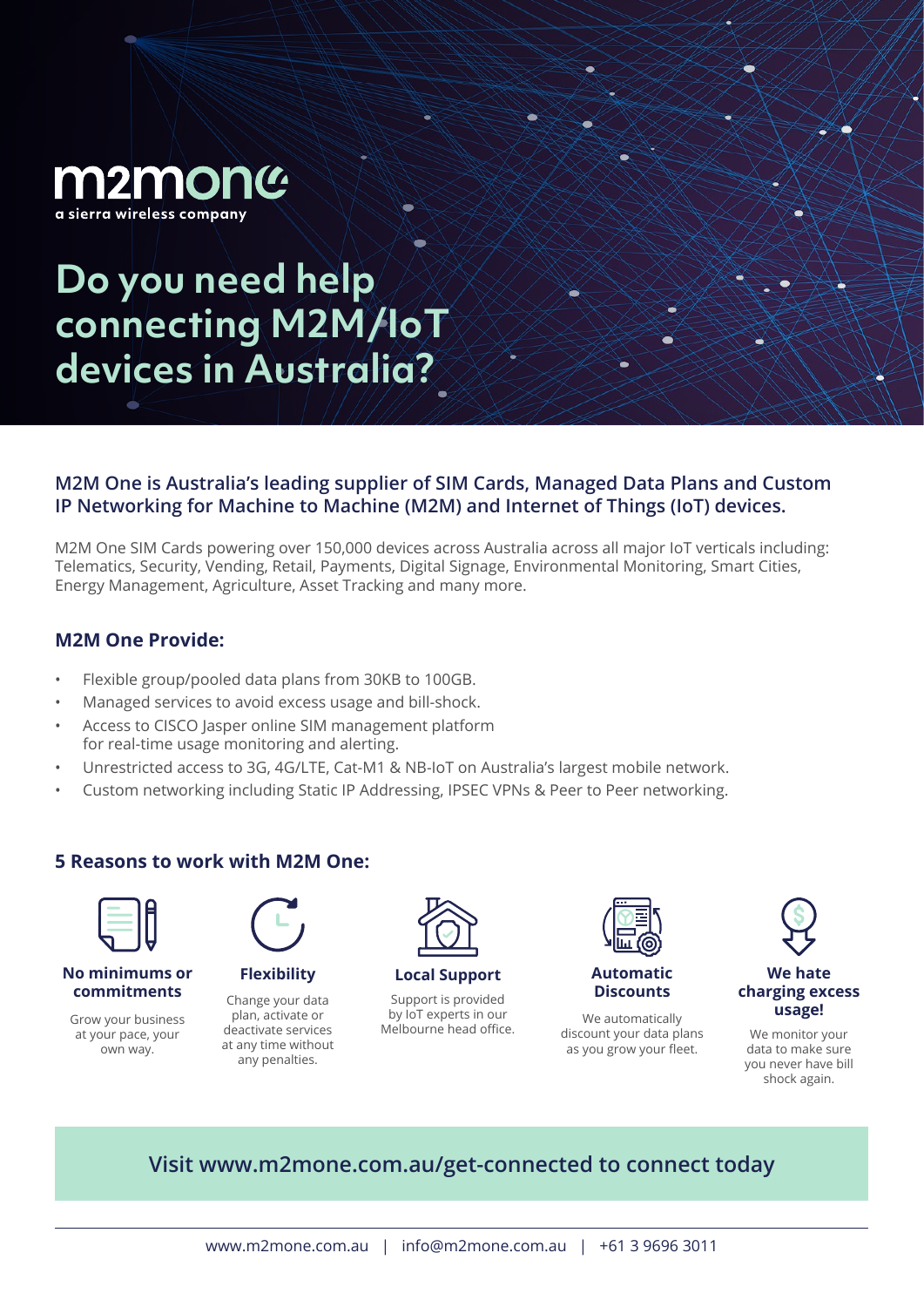# **M2M One Group Data Plans (Flexible Pool)**

With group data plans every active SIM on the **same rate plan** contributes its data allowance to create a "pool" of data across your SIM fleet - For example 4 x 5MB SIM cards gives you a pool of 20MB.

#### **(Note: SIM Cards do not pool across different rate plans)**

If you exceed the limit of the pool you can move to a larger plan at any point in the calendar month.

| <b>M2M One</b><br><b>Group Data</b><br><b>Plans</b>     | <b>Price per SIM per Month</b><br>(Volume Discount is automatic based on Active Services per Rate Plan)<br>All pricing is in Australian Dollars (\$AUD) and EX-GST |                                |                                |                              |                                     |                               |
|---------------------------------------------------------|--------------------------------------------------------------------------------------------------------------------------------------------------------------------|--------------------------------|--------------------------------|------------------------------|-------------------------------------|-------------------------------|
| <b>Pooled Data</b><br>Contribution per<br>SIM per Month | $1 - 99$<br><b>Services</b>                                                                                                                                        | $100 - 249$<br><b>Services</b> | $250 - 499$<br><b>Services</b> | 500 - 999<br><b>Services</b> | $1000+$<br><b>Services</b>          | <b>Excess Usage</b><br>Per MB |
| 0.03MB - Group                                          | \$1.47                                                                                                                                                             | \$1.37                         | \$1.28                         | \$1.23                       |                                     | \$18.70                       |
| 0.05MB - Group                                          | \$1.70                                                                                                                                                             | \$1.60                         | \$1.50                         | \$1.40                       |                                     | \$18.70                       |
| 0.1MB - Group                                           | \$2.30                                                                                                                                                             | \$2.10                         | \$2.00                         | \$1.90                       |                                     | \$9.35                        |
| 0.5MB - Group                                           | \$2.70                                                                                                                                                             | \$2.43                         | \$2.30                         | \$1.24                       |                                     | \$4.68                        |
| 1MB - Group                                             | \$3.50                                                                                                                                                             | \$3.15                         | \$2.98                         | \$2.74                       |                                     | \$2.81                        |
| 3MB - Group                                             | \$4.65                                                                                                                                                             | \$4.19                         | \$3.96                         | \$3.64                       |                                     | \$1.22                        |
| 5MB - Group                                             | \$5.75                                                                                                                                                             | \$5.18                         | \$4.89                         | \$3.94                       |                                     | \$0.94                        |
| 10MB - Group                                            | \$7.00                                                                                                                                                             | \$6.30                         | \$5.95                         | \$4.79                       |                                     | \$0.56                        |
| 30MB - Group                                            | \$7.50                                                                                                                                                             | \$7.00                         | \$6.60                         | \$5.60                       |                                     | \$0.23                        |
| 50MB - Group                                            | \$7.80                                                                                                                                                             | \$7.30                         | \$6.90                         | \$6.20                       |                                     | \$0.14                        |
| 100MB - Group                                           | \$8.60                                                                                                                                                             | \$8.00                         | \$7.50                         | \$6.80                       |                                     | \$0.08                        |
| 150MB - Group                                           | \$9.50                                                                                                                                                             | \$8.80                         | \$8.30                         | \$7.50                       |                                     | \$0.06                        |
| 300MB - Group                                           | \$10.25                                                                                                                                                            | \$10.00                        | \$9.40                         | \$9.10                       | <b>M2M One</b>                      | \$0.04                        |
| 500MB - Group                                           | \$12.80                                                                                                                                                            | \$12.15                        | \$11.75                        | \$11.50                      | will provide a                      | \$0.04                        |
| 1GB - Group                                             | \$14.95                                                                                                                                                            | \$14.25                        | \$13.65                        | \$13.40                      | custom quote<br>for volumes         | \$0.04                        |
| 2GB - Group                                             | \$21.00                                                                                                                                                            | \$20.00                        | \$19.00                        | \$18.50                      | over 1000<br><b>Active Services</b> | \$0.04                        |
| 3GB - Group                                             | \$27.50                                                                                                                                                            | \$26.00                        | \$25.00                        | \$24.00                      |                                     | \$0.04                        |
| 4GB - Group                                             | \$30.70                                                                                                                                                            | \$28.65                        | \$28.00                        | \$26.00                      |                                     | \$0.04                        |
| 6GB - Group                                             | \$39.50                                                                                                                                                            | \$38.10                        | \$36.00                        | \$34.50                      |                                     | \$0.04                        |
| 8GB - Group                                             | \$48.25                                                                                                                                                            | \$45.00                        | \$42.00                        | \$40.00                      |                                     | \$0.04                        |
| 10GB - Group                                            | \$59.00                                                                                                                                                            | \$55.00                        | \$52.00                        | \$49.00                      |                                     | \$0.04                        |
| 12GB - Group                                            | \$65.00                                                                                                                                                            | \$63.00                        | \$60.00                        | \$57.00                      |                                     | \$0.04                        |
| 15GB - Group                                            | \$75.00                                                                                                                                                            | \$70.00                        | \$69.00                        | \$67.00                      |                                     | \$0.04                        |
| 20GB - Group                                            | \$90.00                                                                                                                                                            | \$85.00                        | \$83.00                        | \$80.00                      |                                     | \$0.04                        |
| 25GB - Group                                            | \$100.00                                                                                                                                                           | \$95.00                        | \$90.00                        | \$87.00                      |                                     | \$0.04                        |
| 30GB - Group                                            | \$110.00                                                                                                                                                           | \$105.00                       | \$100.00                       | \$98.00                      |                                     | \$0.04                        |
| 40GB - Group                                            | \$115.00                                                                                                                                                           | \$107.00                       | \$105.00                       | \$103.00                     |                                     | \$0.04                        |
| 50GB - Group                                            | \$120.00                                                                                                                                                           | \$115.00                       | \$110.00                       | \$107.00                     |                                     | \$0.04                        |
| 100GB - Group                                           | \$200.00                                                                                                                                                           | \$195.00                       | \$190.00                       | \$185.00                     |                                     | \$0.04                        |

| <b>M2M SIM Cards</b>                  | <b>Price per SIM 1-99</b> | Price per SIM 100+ |
|---------------------------------------|---------------------------|--------------------|
| <b>M2M Standard SIM (2FF)</b>         | \$3.00                    | \$2.50             |
| <b>M2M Micro SIM (3FF)</b>            | \$3.00                    | \$2.50             |
| M2M Nano SIM (4FF)                    | \$3.00                    | \$2.50             |
| M2M Industrial SIM (2FF) or (3FF)     | \$5.00                    | \$4.50             |
| <b>M2M Solderable SIM Chip (MFF2)</b> | \$5.00                    | \$5.00             |

**16MB** 4MB 5MB 5MB 5MB 5MB 価  $\overline{\mathbf{E}}$ 面 個

### **20MB POOL**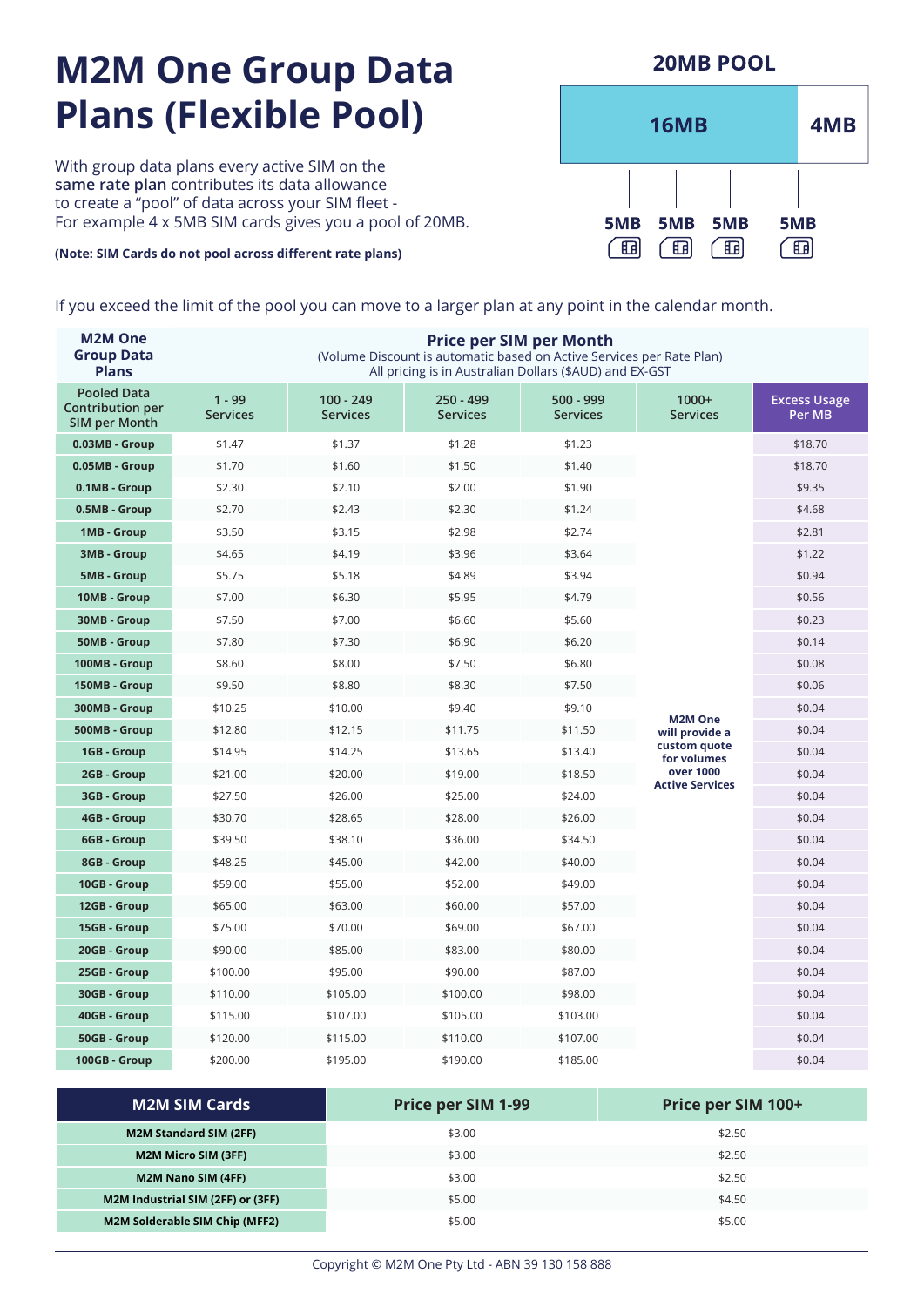# **M2M One Additional Features (Optional)**

NOTE: All additional features require a minimum data plan of at least 0.03MB per month

# **Advanced Networking (IPX)**

| <b>IPX - Network Set-Up</b>                 | <b>Set-Up Cost</b>  |
|---------------------------------------------|---------------------|
| IP Address Pool (Required)                  | \$125.00            |
| Network Change Request                      | \$125.00            |
| IPSEC VPN - Software Client (Optional)      | \$125.00            |
| IPSEC VPN - Hardware (Optional)             | \$250.00            |
| IPSEC VPN - Client & Hardware (Optional)    | \$300.00            |
| <b>IPX - VPN Monthly Charges</b>            | <b>Monthly Cost</b> |
| IPSEC VPN - Software Client (up to 5 users) | \$5.00              |
| <b>IPSEC VPN - Hardware</b>                 | \$100.00            |
| <b>IPSEC VPN - Client &amp; Hardware</b>    | \$125.00            |

#### **M2M One IPX - Your own private IP range on the Telstra Mobile Network.**

M2M One IPX gives you your own private IP subnet on our private APN. This allows direct access to devices in the field using a unique static IP address.

The IP Addresses allocated to your devices using PX are private, and access to them from the public internet is prohibited by strict firewall rules. Making IPX a robust and secure network for sensitive data.

To communicate with your IPX devices you will need to use point-to-point between devices on your IPX Network or by using an IPSEC VPN.

| <b>IPX - Static IP Address</b> | 1 - 99 Services | <b>100 - 249 Services</b> | <b>250+ Services</b> |
|--------------------------------|-----------------|---------------------------|----------------------|
| Monthly Cost per Active SIM    | \$5.00          | \$2.50                    | \$0.50               |

### **SMS Messaging**

#### **Outbound SMS Messaging**

| <b>Outbound SMS messages sent</b><br>per Account per Month | <b>Price per</b><br><b>Outbound</b><br><b>SMS Message</b> |
|------------------------------------------------------------|-----------------------------------------------------------|
| $1 - 499$                                                  | \$0.14                                                    |
| $500 - 999$                                                | \$0.12                                                    |
| 1000 - 4999                                                | \$0.11                                                    |
| 5000 - 9999                                                | \$0.10                                                    |
| $10000+$                                                   | \$0.09                                                    |

#### **SMS Messaging with M2M One**

M2M One services can have SMS messaging enabled at any time.

SMS messaging is charged on a Pay As You Go (PAYG) Basis, and only applies to messages that originate from your SIM Card (Outbound SMS). There is no charge to recieve SMS messages on any M2M One plan.

SMS charges are calculated on the volume of Outbound SMS Messages per account, not per SIM.

# **Voice Calling**

| <b>Outbound Voice</b>                              | <b>Included Voice per Month</b> |                                  |                                   |  |
|----------------------------------------------------|---------------------------------|----------------------------------|-----------------------------------|--|
| <b>Number of Active</b><br><b>Services on Plan</b> | <b>PAYG per</b><br>second       | <b>1 Minute</b><br><b>Bundle</b> | <b>10 Minute</b><br><b>Bundle</b> |  |
| $1 - 499$                                          | \$0.012                         | \$0.69                           | \$4.00                            |  |
| $500 - 999$                                        | \$0.012                         | \$0.62                           | \$3.60                            |  |
| $1000+$                                            | \$0.012                         | \$0.58                           | \$3.40                            |  |

#### **Voice Calling with M2M One**

M2M One offer traditional voice services for use with M2M Devices that require an outbound or inbound voice component (i.e. Duress Alarms, etc).

Usage outside of the allocated bundle will be billed at the Pay As You Go (PAYG) rate.

# **International Roaming**

| <b>International Roaming</b> | <b>PAYG per Unit</b> |  |
|------------------------------|----------------------|--|
| Outbound SMS per Message     | \$1.00               |  |
| Data per MB                  | \$4.00               |  |

#### **International Roaming with M2M One**

M2M One SIMs can be provisioned with International Roaming for use outside of Australia. Roaming usage is billed at a pay per use rate and is billed in 1KB/10KB

increments depending on the country.

#### **M2M One Pricing Terms & Conditions**

• All pricing is in Australian Dollars and Excludes GST.

• Domestic Australian shipping is \$15.00 per order and dispatched in 24 hours via Star Trak Express.

• International shipping can be done via customer's preferred freight provider or quoted on order via DHL.

- SIM Cards are invoiced at the time of purchase
- Data plans are invoiced at the time of activation. Unless otherwise agreed invoices are generated
	-

monthly in advance with 7 day payment terms. • M2M One accept payment via Credit Card (Surcharge Applies), EFT or Direct Debit.